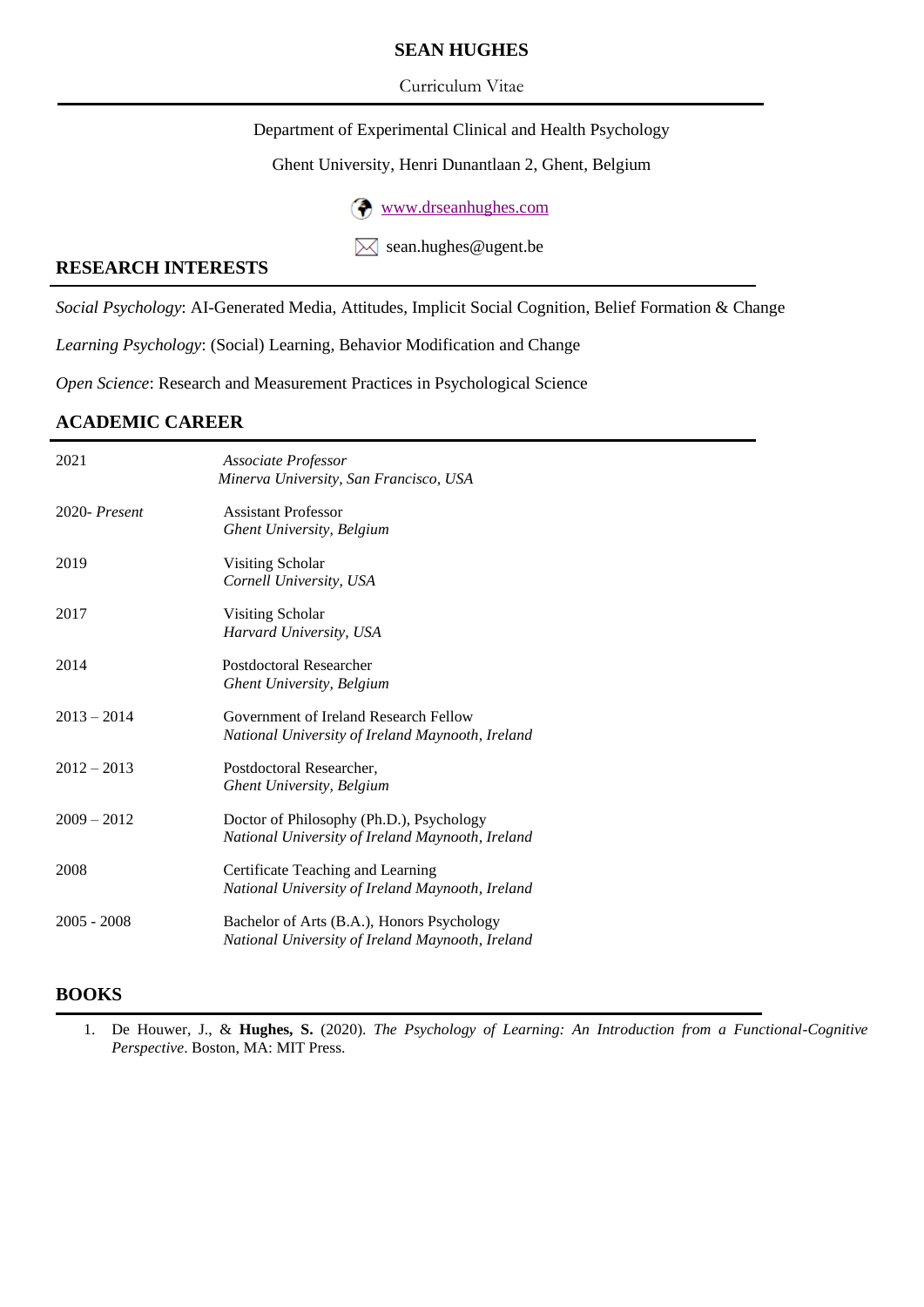#### *In Preparation*

- 2. **Hughes, S.,** Van Dessel, P., Hussey, I., Smyth, C., & De Houwer, J. (*in prep*). Not All Attitudes Are Created Equal: A Comparative Investigation of Seven Different Evaluative Learning Pathways and Their Implications for Implicit and Explicit Attitude Change.
- 3. Hussey, I., & **Hughes, S.** (*in prep*). V-Hacking: Undisclosed Flexibility in Data Analysis Allows One to Present Anything as Valid.
- 4. Hussey, I., **Hughes, S.,** & Nosek, B. (*in prep*). Attitudes 2.0: A Large Dataset for Investigating Relations among Implicit and Explicit Attitudes and Identity.
- 5. **Hughes, S.,** Unkelbach, C., Rougier, M., & De Houwer, J. (*in prep*). Changing Person Perceptions via the Shared Features Paradigm.

#### *Under Review*

- 6. De Houwer, J., & **Hughes, S.** (*under review*). Learning in Individual Organisms, Genes, Machines, and Groups: A New Way of Defining and Relating Learning in Different Systems. *Perspectives in Psychological Science*.
- 7. **Hughes, S.,** Soubry, A., & De Houwer, J. (*under review*). Genetic Learning: A New Conceptual Framework For Studying the Impact of the Environment on Changes in Genetic Behavior. *<https://psyarxiv.com/yufj8/>*
- 8. Van Dessel, P., Boddez, Y., & **Hughes, S.** (*under review*). Nudging societally relevant behavior by promoting cognitive inferences. *Scientific Reports*.
- 9. Kurdi, B., Hussey, I., Stahl, C., **Hughes, S.,** Unkelbach, C., Ferguson, M., & Corneille, O. (*under review*). Unaware attitude formation in the surveillance task? Revisiting the findings of Moran et al. (2020). *International Review of Social Psychology*.
- 10. **Hughes, S.** Cummins, J., & Hussey, I. (*under review*). Effects on the Affect Misattribution Procedure are Strongly Moderated by Awareness. *Behavioral Research Methods*. <https://psyarxiv.com/d5zn8/>
- 11. **Hughes, S.,** Fried, O, Ferguson, M., Hughes, C., Hughes, R., Yao, X., & Hussey, I. (*under review*). Deepfaked Online Content is Highly Effective in Manipulating People's Attitudes and Intentions. *Journal of Experimental Psychology: General*.<https://psyarxiv.com/4ms5a/>

#### *Published*

#### *\* Shared First Authorship*

- 12. Moran, T., **Hughes, S.,** Van Dessel, P., & De Houwer, J. (2022). The role of trait inferences in evaluative conditioning. *Collabra: Psychology*.
- 13. Kasran, S., **Hughes, S.,** & De Houwer, J. (2022). Learning via Instructions about Observations: Exploring Similarities and Differences with Learning via Actual Observations. *Royal Society Open Science*.
- 14. Kasran, S., **Hughes, S.,** & De Houwer, J. (*in press*). Observational Evaluative Conditioning is Sensitive to Relational Information. *Quarterly Journal of Experimental Psychology*.
- 15. Greenwald, A., et al. (*in press*). Best Research Practices for Using the Implicit Association Test. *Behavioral Research Methods*. doi: 10.3758/s13428-021-01624-3
- 16. Beeckman, M., **Hughes, S.,** Van der Kaap-Deeder, J., Plasschaert, F., Michielsen, J., Moens, P., & Goubert, L. (2021). Risk and Resilience Predictors of Recovery After Spinal Fusion Surgery in Adolescents*, The Clinical Journal of Pain, (11)*, 789-802.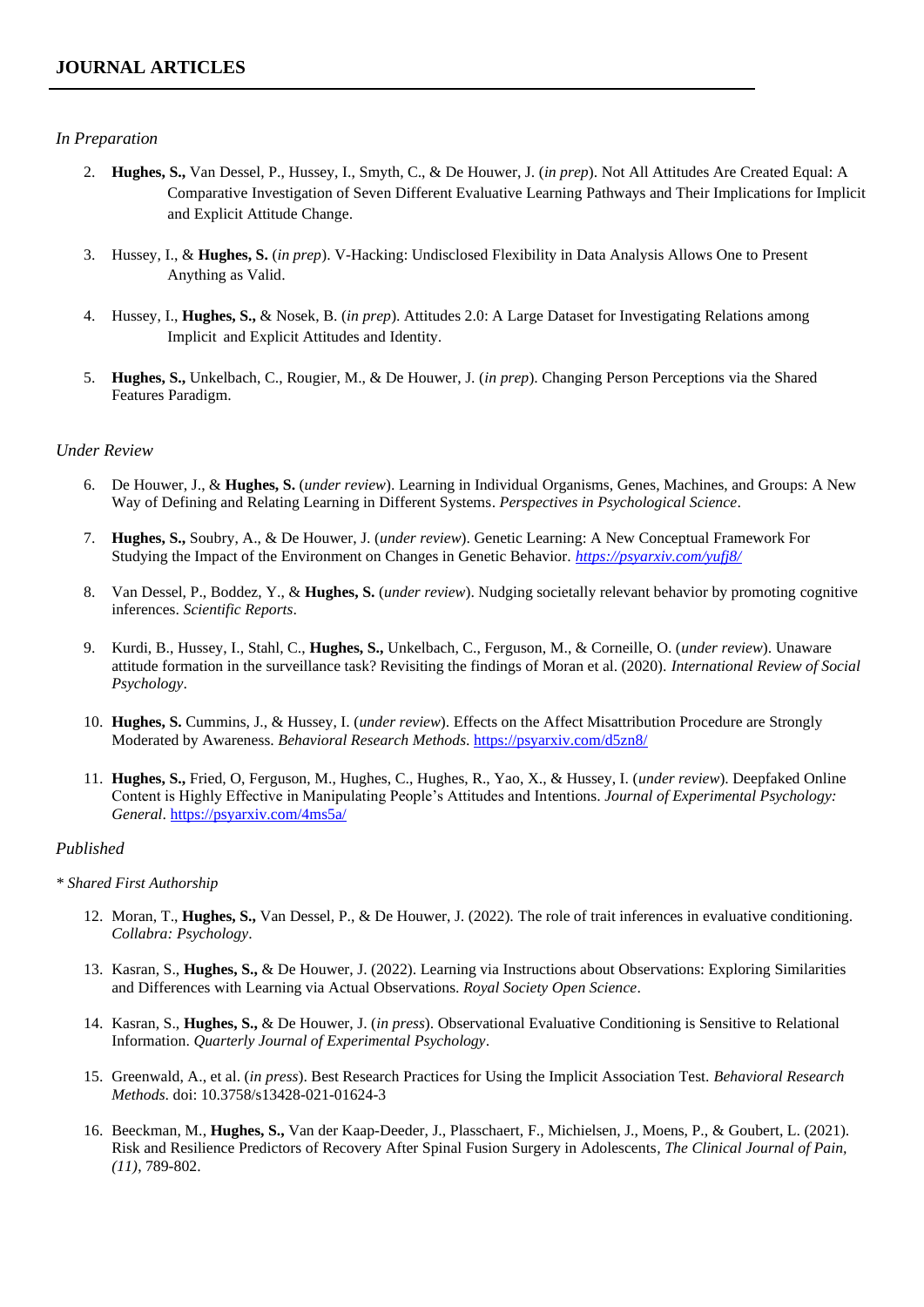- 17. Moran, T., \* **Hughes, S.,** Hussey, I., Vadillo, M. A., Olson, M. A., Aust, F., … & De Houwer, J. (2021). Incidental attitude formation via the surveillance task: A preregistered replication of the Olson and Fazio (2001) study. *Psychological Science, 32*, 120–131.
- 18. Hussey, I., & **Hughes, S.** (2020). Hidden Invalidity in 15 Commonly Used Measures in Social and Personality Psychology. *Advances in Methods and Procedures in Psychological Science, 3*, 166-184.
- 19. Van Dessel, P., Cummins, J., **Hughes, S.,** Kasran, S., Cathelyn, F., & Moran, T. (2020). Reflecting on 25 Years of Research Using Implicit Measures: Recommendations for Their Future Use. *Social Cognition, 38*, 223–242.
- 20. **Hughes, S.,** Mattavelli, S., Hussey, I., & De Houwer, J. (2020). The influence of extinction and counterconditioning procedures on operant evaluative conditioning and intersecting regularity effects. *Royal Society Open Science, 7*, 192085.
- 21. Kissi, A., **Hughes, S.,** Van Ryckeghem, D., De Houwer, J., & Crombez, G. (2020). When pain becomes uncontrollable: an experimental analysis of the impact of instructions on pain-control attempts. *Pain*. DOI: 10.1097/j.pain.0000000000002088.
- 22. De Houwer, J., & **Hughes, S.** (2020). Learning to Like or Dislike: Revealing Similarities and Differences Between Evaluative Learning Effects. *Current Directions in Psychological Science, 29*, 487-491.
- 23. Ebersole, C., et al. (2020). Many Labs 5: Testing Pre-Data Collection Peer Review as an Intervention to Increase Reproducibility. *Advances in Methods and Practices in Psychological Science, 3*, 309-331.
- 24. Kissi, A., Harte, C., **Hughes, S.,** De Houwer, J., & Crombez, G. (2020). The rule-based insensitivity effect: a systematic review. *PeerJ, 8*, e9496.
- 25. **Hughes, S.,** De Houwer, J., Mattavelli, S., & Hussey, I. (2020). The shared features principle: If two objects share a feature, people assume those objects also share other features. *Journal of Experimental Psychology: General, 149*, 2264– 2288.
- 26. Landy, J. F., Jia, M., Ding I. L., Viganola, D. Tierney, W., ... Uhlmann, E. L. (2020). Crowdsourcing Hypothesis Tests: Making Transparent How Design Choices Shape Research Results. *Psychological Bulletin, 146*, 451-479.
- 27. Hussey, I., & **Hughes, S.** (2020). Evaluative Conditioning without awareness: Replicable effects do not equate replicable inferences. See [\(https://psyarxiv.com/4gzsp/\)](https://psyarxiv.com/4gzsp/).
- 28. Beeckman, M., Simons, L., **Hughes, S.,** Loeys, T., & Goubert, L. (2020). A Network Analytic Study of the Potential Antecedents and Consequences of Pain-Related Avoidance and Engagement in Adolescents. *Pain Medicine, 21*, e89 e101.
- 29. Liefooghe, B., **Hughes, S.,** Schmidt, J., & De Houwer, J. (2020). Stroop-like effects of derived stimulus–stimulus relations. *Journal of Experimental Psychology: Learning, Memory, and Cognition, 46*, 327-349.
- 30. Beeckman, M., Hughes, S., Kissi, A., Simons, L., & Goubert, L. (2019). How an Understanding of our Ability to Adhere to Verbal Rules can Increase Insight into (Mal)adaptive Functioning in Chronic Pain. *The Journal of Pain, 10*, 1141- 1154.
- 31. Smith, C.T., Calanchini, J., Van Dessel, P., **Hughes, S.,** & De Houwer, J. (2019). The Impact of Instruction and Experience-Based Evaluative Learning on IAT Performances: A Quad Model Perspective. *Cognition & Emotion, 34*, 21- 41.
- 32. De Houwer, J., Richetin, J., **Hughes, S.,** & Perugini, M. (2019). On the Assumptions that We Make About the World Around Us: A Conceptual Framework for Feature Transformation Effects. *Collabra: Psychology, 5*, 43. DOI: <https://doi.org/10.1525/collabra.229>
- 33. Van Dessel, P., De Houwer, J., **Hughes, S.,** & Hussey, I. (2019). An analysis of the scientific status and limitations of the attitudinal entropy framework and an initial test of some of its empirical predictions. *Psychological Inquiry, 29*, 213-217.
- 34. Van Dessel, P., **Hughes, S.,** & De Houwer, J. (2019). How Do Actions Influence Attitudes? An Inferential Account of the Impact of Action Performance on Stimulus Evaluation. *Personality and Social Psychology Review, 23*, 267-284.
- 35. De Houwer, J., & **Hughes, S.** (2019). Toward a Cumulative Science of Emotion: A Functional-Cognitive Framework for Emotion Research. *Cognition & Emotion, 33*, 61-66.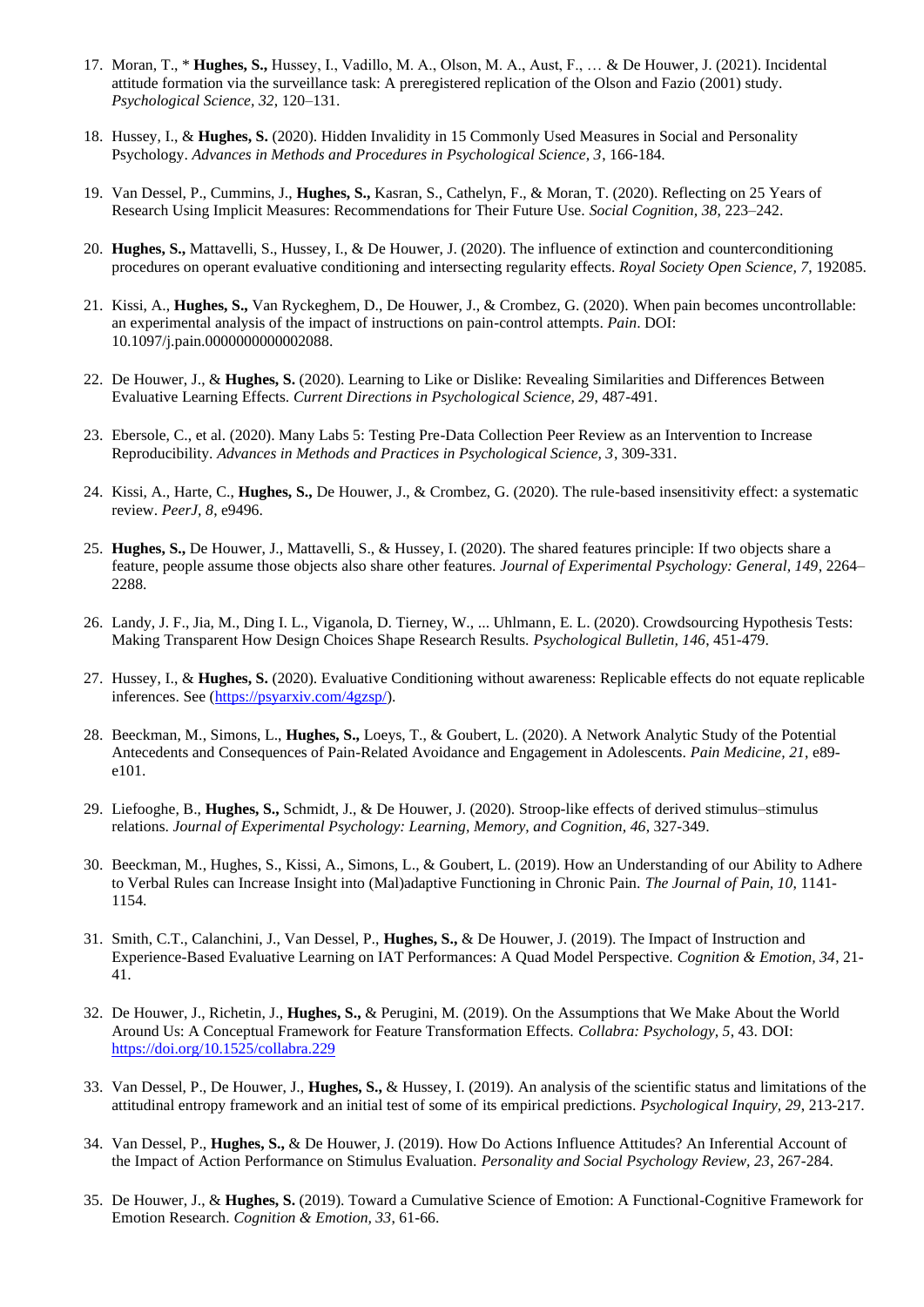- 36. Beeckman, M., **Hughes, S.,** Van Ryckeghem, D., Van Hoecke, E., Dehoorne, J., Joos, R., & Goubert, L., (2019). Resilience factors in children with Juvenile Idiopathic Arthritis and their parents: the role of child and parent psychological flexibility. *Pain Medicine, 20*, 1120-1131.
- 37. **Hughes, S.,** Ye, Y., Van Dessel, P., & De Houwer, J. (2019). When People Co-occur With Good or Bad Events: Graded Effects of Relational Qualifiers on Evaluative Conditioning. *Personality and Social Psychology Bulletin, 45*, 196-208.
- 38. **Hughes, S.,** Mattavelli, S., & De Houwer, J. (2018). Examining the Impact of Distance as a Contextual Cue in Evaluative Conditioning. *PlosOne*, 13(10): e0204855[. https://doi.org/10.1371/journal.pone.0204855](https://doi.org/10.1371/journal.pone.0204855)
- 39. **Hughes, S.,** Barnes-Holmes, D., Van Dessel, P., de Almeida, J. H., Stewart, I., & De Houwer, J. (2018). On the Symbolic Generalization of Likes and Dislikes. *Journal of Experimental Social Psychology*, *79*, 365-377.
- 40. Van der Kaap-Deeder, J., De Houwer, J., Soenens, B., **Hughes, S.,** Vansteenkiste, M. (2018). The Development and Validation of an Implicit Measure of Competence Need Satisfaction. *Motivation and Emotion*, 42(5), 615-63.
- 41. Van Dessel, P., **Hughes, S.,** & De Houwer, J. (2018). Consequence-Based Approach-Avoidance Training: A New and Improved Method for Changing Behavior. *Psychological Science*, 29(12), 1899-1910.
- 42. Kissi, A., **Hughes, S.,** De Schryver, M., De Houwer, J., & Crombez, G. (2018). Examining the Moderating Impact of Plys and Tracks on the Insensitivity Effect: A Preliminary Investigation. *The Psychological Record*, 68(4), 431 – 440.
- 43. Van Dessel, P., Eder, A., & **Hughes, S.** (2018). Mechanisms Underlying Effects of Approach-Avoidance Training on Stimulus Evaluation. *Journal of Experimental Psychology: Learning, Memory and Cognition*, *44(8)*, 1224-1241.
- 44. **Hughes, S.** (2018). A brief introduction to philosophy of science as it applies to clinical psychology. In S. C., Hayes & S. G., Hofmann (Eds.), *Process-based CBT: the science and core clinical competencies of cognitive behavioral therapy* (pp. 23-45). Oakland, CA: New Harbinger Publications.
- 45. De Houwer, J., **Hughes, S.,** & Brass, M. (2017). Toward a unified framework for research on instructions and other messages: An introduction to the special issue on the power of instructions. *Neuroscience & Biobehavioral Reviews, 81*, 1-3.
- 46. De Houwer, J., **Hughes, S.,** & Barnes-Holmes, D. (2017). Bridging the Divide Between Functional and Cognitive Psychology. *Journal of Applied Research in Memory and Cognition, 6(1),* 47-50.
- 47. **Hughes, S.,** Barnes-Holmes, D., & Smyth, S. (2017). Implicit Cross-Community Attitudes Revisited: Evidence for In-Group Favoritism but not for Out-Group Derogation in Northern Ireland. *The Psychological Record*, *67(1),* 97– 107.
- 48. Kissi, A., **Hughes, S.,** Barnes-Holmes, D., De Houwer, J., & Crombez, G. (2017). Conceptual Advances in Studying Rule-Governed Behavior: A Systematic Review of Pliance, Tracking and Augmenting. *Behavior Modification*, *41(5),*  683-707.
- 49. De Houwer, J., **Hughes, S.,** & Barnes-Holmes, D. (2017). Psychological Engineering: A Functional-Cognitive Perspective on Applied Psychology. *Journal of Applied Research in Memory and Cognition, 6(1),* 1-13.
- 50. De Houwer, J., & **Hughes, S.** (2017). Environmental Regularities as a Concept for Carving up the Realm of Learning Research. *Journal of Contextual Behavioral Science, 6(3),* 343-346.
- 51. Stewart, C., **Hughes, S.,** & Stewart, I. (2016). A Contextual Behavioral Approach to the Study of (Persecutory) Delusions. *Journal of Contextual Behavioral Science, 5(4),* 235-246.
- 52. De Houwer, J., **Hughes, S.,** & Barnes-Holmes, D. (2016). Associative Learning as Higher-Order Cognition: Learning in Human and Nonhuman Animals from the Perspective of Propositional Theories and Relational Frame Theory. *Journal of Comparative Psychology*, *130*, 215-225.
- 53. **Hughes. S.,** De Houwer, J. & Barnes-Holmes, D. (2016). The Moderating Impact of Distal Regularities on the Effect of Stimulus Pairings: A Novel Perspective on Evaluative Conditioning. *Experimental Psychology*, *63*, 20-44.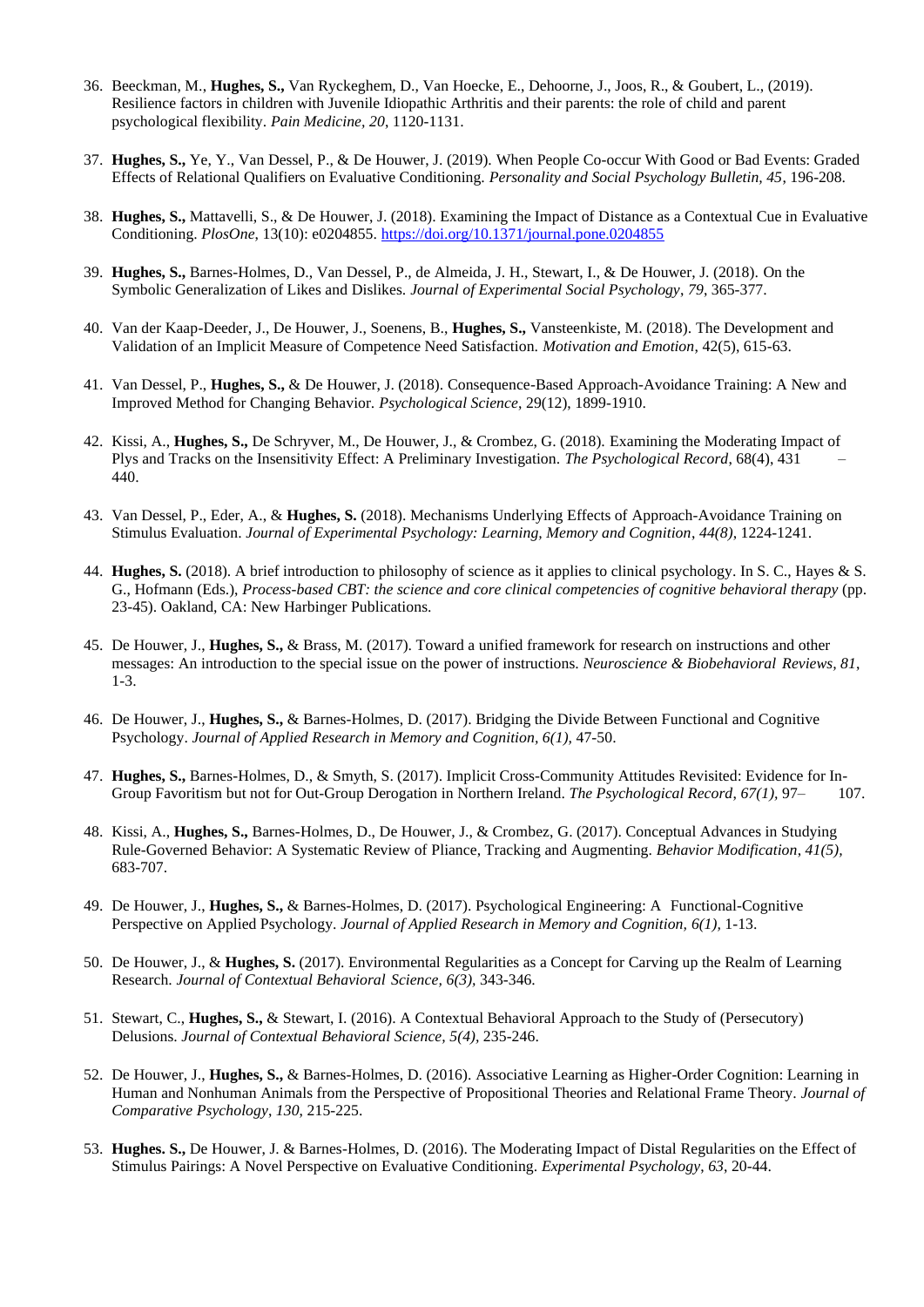- 54. Hussey, I., Ní Mhaoileoin, D., Barnes-Holmes, D., Ohtsuki, T., Kishita, N., **Hughes, S.,** & Murphy, C. (2016). The IRAP is Non-Relative but Not A-Contextual: Changes to the Contrast Category Influence Men's De-humanization of Women. *The Psychological Record*, *66*, 291–299.
- 55. De Houwer, J., & **Hughes, S.** (2016). Evaluative conditioning as a symbolic phenomenon: On the relation between evaluative conditioning, evaluative conditioning via instructions, and persuasion. *Social Cognition*, *34*, 480– 494.
- 56. **Hughes, S.,** De Houwer, J., & Perugini, M. (2016). Expanding the Boundaries of Evaluative Learning Research: How Intersecting Regularities Shape Our Likes and Dislikes. *Journal of Experimental Psychology: General*, *145*, 731- 754.
- 57. **Hughes, S.,** Hussey, I., Corrigan, B., Jolie, K., Murphy, C., & Barnes-Holmes, D., (2016). Faking Revisited: Exerting Strategic Control over Performance on the Implicit Relational Assessment Procedure. *European Journal of Social Psychology*, 46, 632–648.
- 58. McKenna, I., **Hughes, S.,** Barnes-Holmes, D., Yodar, R., & O'Shea, D. (2016). Obesity, Food Deprivation and Implicit Attitudes to Healthy and Unhealthy Foods: Lessons Learned from the Implicit Relational Assessment Procedure. *Appetite, 100,* 41-54.
- 59. **Hughes, S.,** & Barnes-Holmes, D. (*2016*). Relational Frame Theory: An Overview. In S. Hayes, D. Barnes-Holmes, R. Zettle, and T. Biglan (Eds.), *Handbook of Contextual Behavioral Science.* New York: Wiley.
- 60. **Hughes, S.,** & Barnes-Holmes, D. (*2016*). Relational Frame Theory: Implications for the Study of Human Language and Cognition. In S. Hayes, D. Barnes-Holmes, R. Zettle, and T. Biglan (Eds.), *Handbook of Contextual Behavioral Science.* New York: Wiley.
- 61. **Hughes, S.,** De Houwer, J., & Perugini, P. (*2016*). The Functional-Cognitive Framework for Psychological Research: Controversies and Resolutions. *International Journal of Psychology*, *51*, 4–14.
- 62. Perugini, M., Costantini, G., **Hughes, S.,** & De Houwer, J. (2016). A Functional Perspective on Personality. *International Journal of Psychology*, 51, 33–39.
- 63. De Schryver, M., **Hughes, S.,** Rosseel, Y., & De Houwer, J. (*2015*). Unreliable Yet Still Replicable: A Comment on LeBel and Paunonen (2011). *Frontiers in Psychology*.
- 64. De Houwer, J., Heider, N., Spruyt, A., Roets, A., & **Hughes, S.** (2015). The Relational Responding Task: Toward a New Implicit Measure of Beliefs. *Frontiers in Psychology*, 6, 319. doi: 10.3389/fpsyg.2015.00319
- 65. **Hughes, S.,** Lyddy, F., Dukes, K, Saad, C., Miller, H., Kaplan, R., Lynch, A., Lee Nichols, A., (2015). Highly Prevalent but Not Always Persistent: Undergraduate and Graduate Student's Misconceptions about Psychology. *Teaching of Psychology, 42(1),* 34-42.
- 66. **Hughes, S.,** & Barnes-Holmes, D. (2014). Associative Concept Learning, Stimulus Equivalence, and Relational Frame Theory: Working out the Similarities and Differences Between Human and Non-Human Behavior. *Journal of Experimental Behavior Analysis*, *101(1),* 156-160.
- 67. McAuliffe, D., **Hughes, S.,** & Barnes-Holmes, D. (2014). The Dark-Side of Rule Governed Behavior: An Experimental Analysis of Problematic Rule-Following in an Adolescent Population with Depressive Symptomology. *Behavior Modification, 38(4)*, 587-613.
- 68. Remue, J., **Hughes, S.,** De Houwer, J., & De Raedt, R. (2014). To Be or Want to Be: Disentangling the Role of Actual versus Ideal Self in Implicit Self-Esteem. *PLoS ONE.* doi: 10.1371/journal.pone.0108837
- 69. Barnes-Holmes, D., **& Hughes, S.** (2013). A Functional Approach to the Study of Human Emotion: The Centrality of Relational/Propositional Processes. In D. Hermans, B. Rimé, & B. Mesquita, (Eds). *Changing Emotions*. Psychology Press.
- 70. **Hughes, S,** & Barnes-Holmes, D. (2013). A Functional Approach to the Study of Implicit Cognition: The IRAP and the REC model. In B. Roche & S. Dymond. (Eds.). *Advances in Relational Frame Theory & Contextual Behavioural Science: Research & Applications*.
- 71. **Hughes, S.,** Lyddy, F., & Kaplan, R. (2013). The Impact of Language and Format on Student Endorsement of Psychological Misconceptions. *Teaching of Psychology, 40,* 31-37.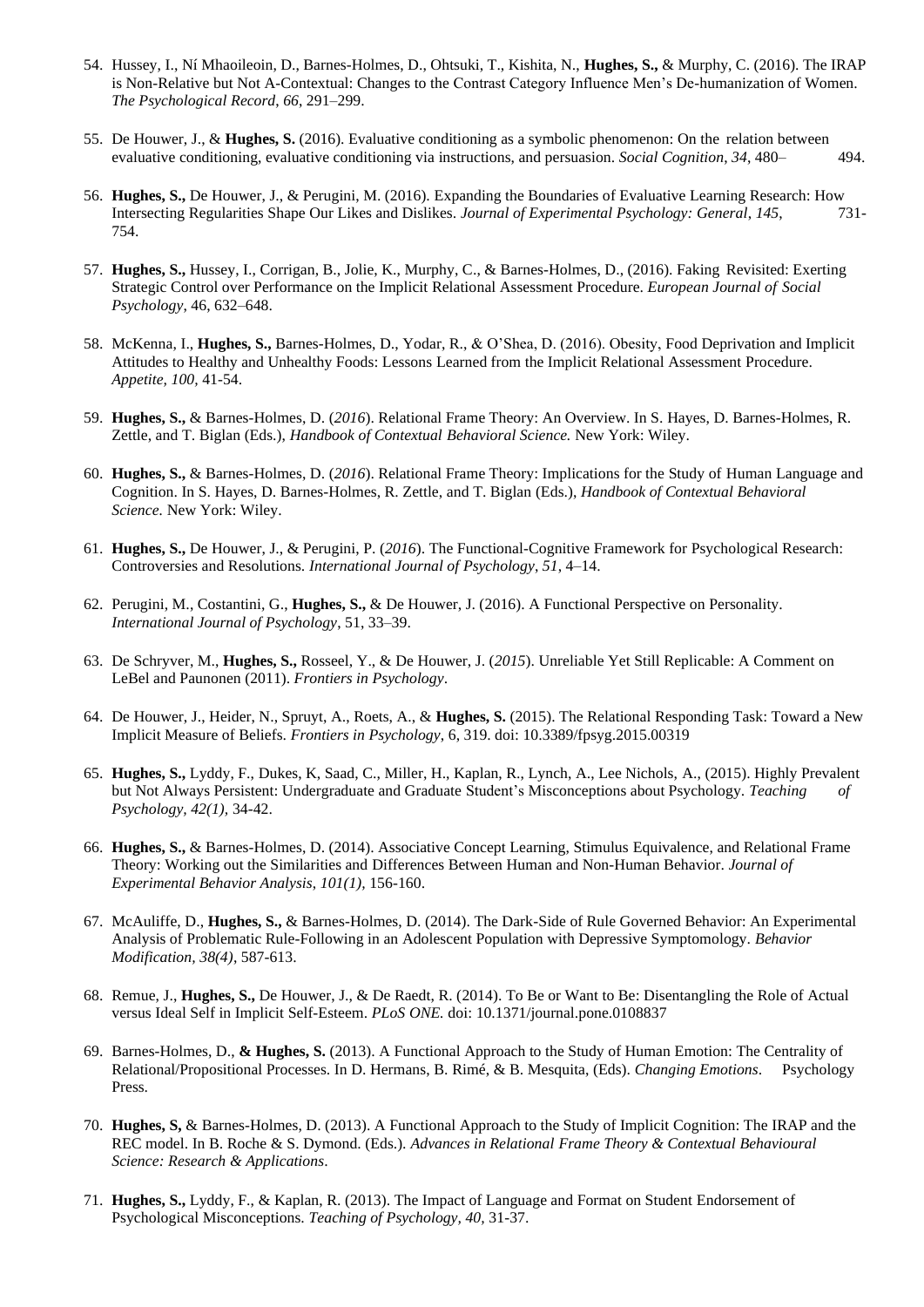- 72. **Hughes, S.,** Lyddy, F., & Lambe, S. (2013). Misconceptions about Psychological Science: A Review. *Psychology Learning & Teaching, 12,* 20-31.
- 73. **Hughes, S.,** Barnes-Holmes, D., & Vahey, N. (2012). Holding on to Our Functional Roots When Exploring New Intellectual Islands: A Voyage through Implicit Cognition. *Journal of Contextual Behavioral Science, 1,* 17-38.
- 74. Lyddy, F., & **Hughes, S.** (2012). Attitudes Towards Psychology as a Science and the Persistence of Psychological Misconceptions in Psychology Undergraduates. In V. Karandashev, & S. McCarthy, (Eds). *Teaching Psychology around the World (Vol. 3).*Cambridge Scholars Publishing.
- 75. **Hughes, S., &** Barnes-Holmes, D., (2011). On the Formation and Persistence of Implicit Attitudes: New Evidence from the Implicit Relational Assessment Procedure (IRAP).*The Psychological Record, 61,* 391–410.
- 76. **Hughes, S.,** [Barnes-Holmes, D., & De Houwer, J. \(2011\). The Dominance of Associative](http://psychology.nuim.ie/IRAP/documents/HughesDBHandDeHAssociativeDominance.pdf) Theorizing in Implicit Attitude [Research: Propositional and Behavioral Alternatives.](http://psychology.nuim.ie/IRAP/documents/HughesDBHandDeHAssociativeDominance.pdf) *The Psychological Record, 61,* 465–498.

#### **CONFERENCE PRESENTATIONS**

Over 60 national and international invited presentations at conferences in the USA, France, Spain, Japan, Germany, The Netherlands, Sweden, Ireland, Italy, Brazil, UK, Australia.

My work has been presented at the following conferences: Belgian Association for Psychological Sciences; Society of Experimental Social Psychology Annual Meeting; Person Memory Interest Group Meeting; Association for Contextual Behavioral Science World Conference; European Association of Social Psychology Annual Meeting; International Congress of Psychology; Association for Behavior Analysis International; Tagung experimentell arbeitender Psychologen (TeaP); Annual Meeting of the Psychonomic Society; International Convention of Psychological Science; Association for Behavioral Cognitive Therapies; European Congress of Psychology; Association for Psychological Science; Society of Personality and Social Psychology; Psychological Society of Ireland; British Psychological Society; International Conference on Psychology Education.

## **INVITED TALKS**

| 2022 | University of Jena, Jena, Germany. The Shared Features Principle as a Basic (Organizing) Principle in<br>Psychological Science.                                                                                                    |
|------|------------------------------------------------------------------------------------------------------------------------------------------------------------------------------------------------------------------------------------|
| 2018 | University of Cologne, Cologne, Germany. Not All Attitudes Are Created Equal: A Comparative Investigation<br>of Seven Different Evaluative Learning Pathways and Their Implications for Implicit and Explicit Attitude<br>Change.  |
| 2017 | Harvard University, Boston, USA. Not All Attitudes Are Created Equal: A Comparative Investigation of Seven<br>Different Evaluative Learning Pathways and Their Implications for Implicit and Explicit Attitude Change.             |
| 2017 | Harvard University, Boston, USA. A Functional-Cognitive Approach to the Study of Attitudes: Recent Insights<br>and New Discoveries.                                                                                                |
| 2017 | The Ohio State University, Ohio, USA. Evaluative Conditioning as a Symbolic Phenomenon: On the Relation<br>between EC, Instructions, and Persuasion.                                                                               |
| 2017 | Cornell University, New York, USA. Are Certain First Impressions Updated More Quickly Than Others? The<br>Role of Evaluative Learning Pathways in the Formation and Change of Implicit and Explicit Evaluations.                   |
| 2017 | Bielefeld University, Bielefeld, Germany. Not All Attitudes Are Created Equal: A Comparative Investigation<br>of Seven Different Evaluative Learning Pathways and Their Implications for Implicit and Explicit Attitude<br>Change. |
| 2016 | Doshisha University, Kyoto, Japan. Expanding the Boundaries of Evaluative Learning Research: How<br>Intersecting Regularities Shape Our Likes and Dislikes.                                                                        |
| 2015 | European Congress of Psychology, Milan, Italy. Evaluative Learning: Putting the Functional-Cognitive<br>Framework to the Test.                                                                                                     |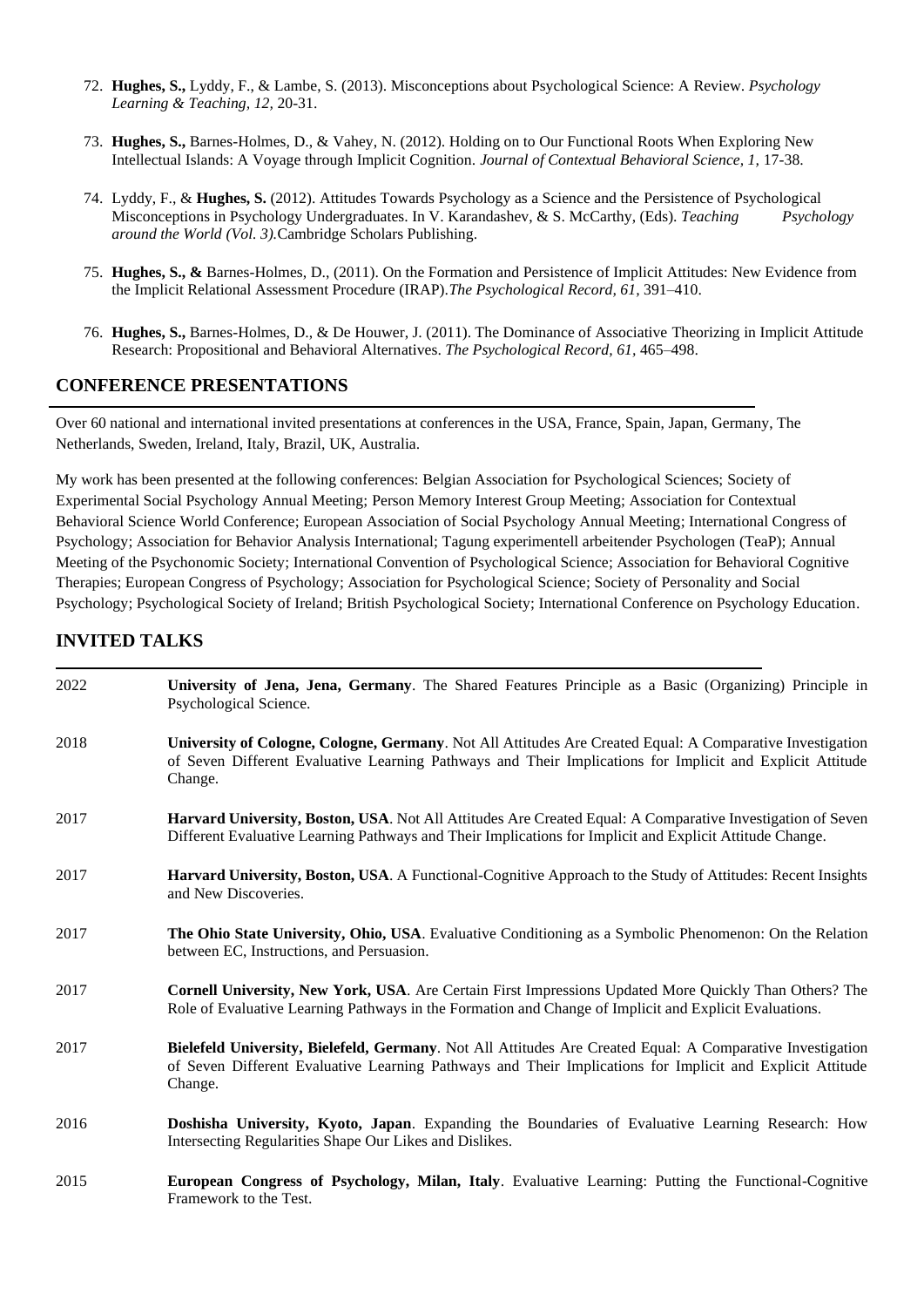**University of Amsterdam, Netherlands**. Implicit Cognition & Psychopathology Revisited: The (Hidden) Role of Propositional (Relational) Processes.

- 2014 **University of Milan, Italy**. The What, When and Why of Thinking Fast and Slow: New Insights from the Implicit Relational Assessment Procedure (IRAP).
- 2013 **European Congress of Psychology, Stockholm, Sweden**. Misconceptions about Psychological Science: Past Findings, Current Research and Future Directions.
- 2012 **Association for Psychological Science (APS) Washington, DC**. The Naked Truth: Surviving Graduate School.

#### **SELECT MEDIA COVERAGE**

Hughes, S. (2021). Deepfakes Can Be Used to Hack the Human Mind. *Psychology Today*. <https://www.psychologytoday.com/intl/blog/spontaneous-thoughts/202110/deepfakes-can-be-used-hack-the-human-mind>

Hughes, S. (2021). Is It Possible for Our Genes to Learn? *Psychology Today*. <https://www.psychologytoday.com/us/blog/spontaneous-thoughts/202103/is-it-possible-our-genes-learn>

O'Sullivan, C. (2010, November 13). Exposure to positive images can combat racial bias. *The Irish Examiner*. Retrieved from [http://www.irishexaminer.com/ireland/study-exposure-to-positive-images-can-combat-r](http://www.irishexaminer.com/ireland/study-exposure-to-positive-images-can-combat-)acial-bias-136359.html

Association for Psychological Science. *Do Graduate Students Really Think Straight About Weird Things?* Retrieved from [https://aps.psychologicalscience.org/index.php/video/convention-video-blog-do-graduate-students-](https://aps.psychologicalscience.org/index.php/video/convention-video-blog-do-graduate-students)really-think-straight-aboutweird-things.html

Jarrett, C. (2012, December, 12). *Is The Widespread Belief in Neuromyths Itself a Myth?* Psychology Today. Retrieved from [http://www.psychologytoday.com/blog/brain-myths/201212/is-the-widespread-belief-](http://www.psychologytoday.com/blog/brain-myths/201212/is-the-widespread-belief)in-neuromyths-itself-myth).

#### **FELLOWSHIPS AND AWARDS**

| 2019      | $\epsilon$ 3200. FWO long stay abroad grant (Cornell University).                                                                                                                                             |
|-----------|---------------------------------------------------------------------------------------------------------------------------------------------------------------------------------------------------------------|
| 2019      | $\epsilon$ 1200. Ghent University long stay abroad grant (Cornell University).                                                                                                                                |
| 2018-2022 | $\epsilon$ 202,000. Research Foundation-Flanders (FWO) research project (4 years): A propositional perspective<br>on observational conditioning. Awarded to Sarah Kasran, Jan De Houwer, and Sean Hughes.     |
| 2017      | $\epsilon$ 6000. FWO long stay abroad grant (Harvard University).                                                                                                                                             |
| 2016      | Short listed for a Research Foundation-Flanders (FWO) Post-Doctoral Fellowship                                                                                                                                |
| 2015-2019 | $\epsilon$ 202,000. Ghent University (BOF) research project (4 years): Children's (mal)adaptive pain behaviors<br>in context: A functional-cognitive perspective. Awarded to Liesbet Goubert and Sean Hughes. |
| 2014      | Short listed for a Marie-Curie Fellowship                                                                                                                                                                     |
| 2013      | $\epsilon$ 45,000. Government of Ireland Post-Doctoral Fellowship                                                                                                                                             |
| 2010      | <b>British Psychological Society Travel Bursary</b>                                                                                                                                                           |
|           | Northern Ireland Branch of the British Psychological Society Award for Paper Presentation                                                                                                                     |
| 2009-2012 | € 72,000. Irish Research Council for Science Engineering and Technology<br>(IRCSET) Research Scholarship                                                                                                      |
| 2008-2011 | $\epsilon$ 42,000. John and Pat Hume Postgraduate Research Scholarship from the National<br>University of Ireland Maynooth                                                                                    |
| 2008      | W. J. Smyth Award for highest academic standing in B.A (Hons) Psychology                                                                                                                                      |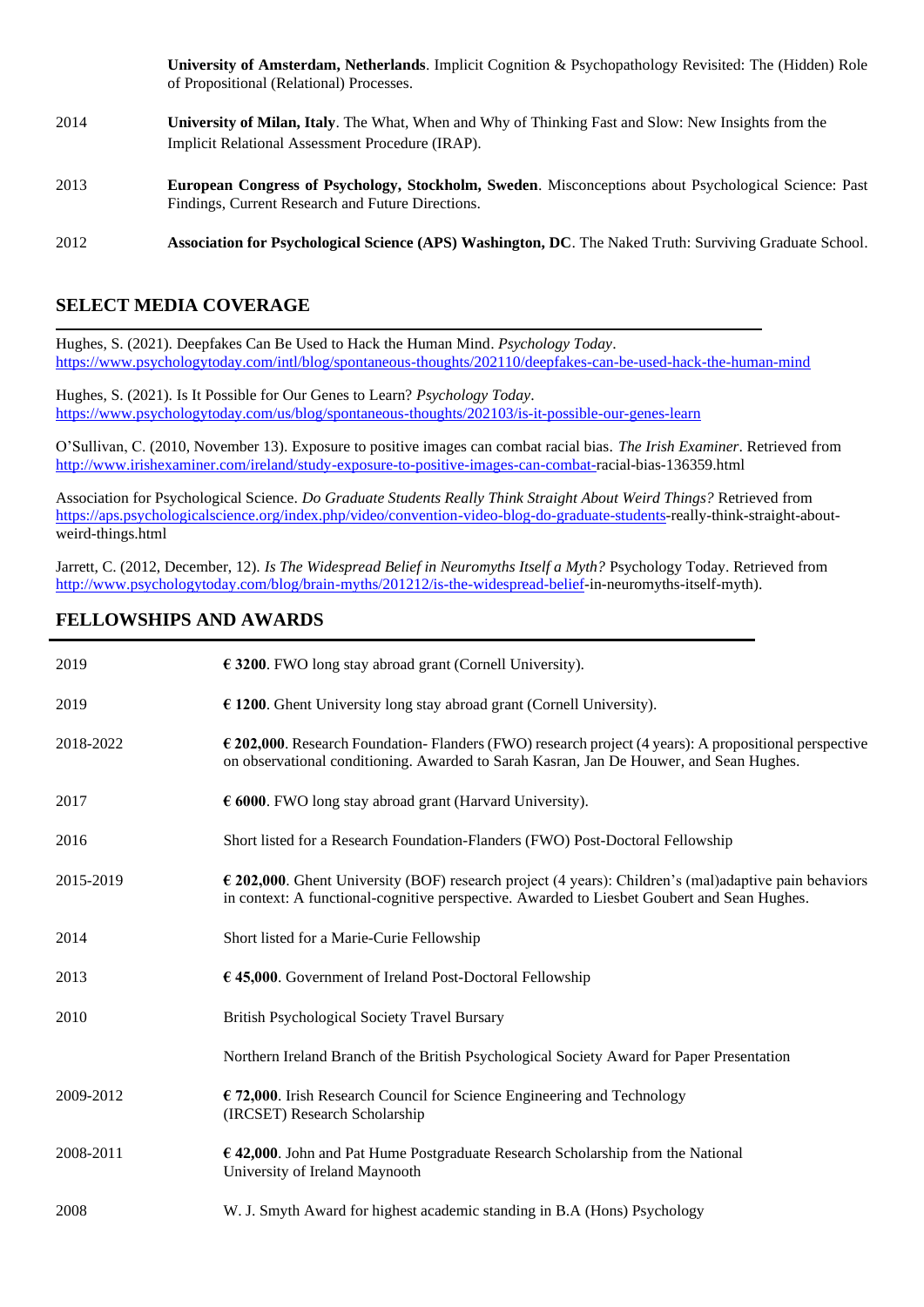2005-2006 **€ 1,000**. National University of Ireland, Maynooth Entrance Scholarship

## **TEACHNG & MENTORSHIP (MASTERS & BACHELORS)**

| $2022 -$      | Ghent University (Belgium): Lecturer: Behavior Modification and Change                                                                                                                                                                     |
|---------------|--------------------------------------------------------------------------------------------------------------------------------------------------------------------------------------------------------------------------------------------|
| 2021          | Minerva University (USA): Lecturer: Empirical Analyses                                                                                                                                                                                     |
| 2019-2021     | Ghent University (Belgium): Lecturer: Academic Skills: Critical Thinking                                                                                                                                                                   |
| 2014-2021     | Ghent University (Belgium): Lecturer: The Psychology of Learning                                                                                                                                                                           |
|               | Masters Research Supervisor: supervised 20 students through their master research project and thesis                                                                                                                                       |
|               | Bielefeld University (Germany): Masters Research Co-Supervisor: Tanah Homann                                                                                                                                                               |
| 2011-2012     | <b>NUI Maynooth</b>                                                                                                                                                                                                                        |
|               | Lecturer: The Pseudoscience of the Supernatural, Psychics and Little Green Men: A Course in Critical<br>Thinking.                                                                                                                          |
|               | Undergraduate Research Supervisor: Brian Deeley, Shane Murphy, Lisa Carmondy, and Paul Lewis.                                                                                                                                              |
| $2010 - 2011$ | <b>NUI Maynooth</b>                                                                                                                                                                                                                        |
|               | Lecturer: Computer Programming for Experimental Psychology; The Pseudoscience of the<br>Supernatural, Psychics and Little Green Men: A Course in Critical Thinking.                                                                        |
|               | Undergraduate Research Supervisor: Kelly Larkin, Susan Fitzpatrick, and Keith Lyons.                                                                                                                                                       |
| $2009 - 2010$ | Trinity College Dublin (School for Clinical Speech and Language Studies)                                                                                                                                                                   |
|               | Lecturer: Research Methodology and Statistics (M.Sc. course)                                                                                                                                                                               |
|               | <b>NUI Maynooth</b>                                                                                                                                                                                                                        |
|               | Lecturer: Personality and Intelligence (Psychometrics), Advanced Research Methods, Career<br>Development                                                                                                                                   |
|               | <b>Undergraduate Research Supervisor: Edel Doran</b>                                                                                                                                                                                       |
| 2008-2009     | <b>NUI Maynooth</b>                                                                                                                                                                                                                        |
|               | Undergraduate Tutorial Coordinator: Biological & Developmental Psychology, Cognitive & Social<br>Psychology, Biological Bases of Behaviour, Perception & Memory, Learning, Language &<br>Development, Thought, Language & Social Cognition |

## **MENTORSHIP (PHD STUDENTS)**

Ama Kissi (Graduated: March 2019)

Melanie Beeckman (Graduated: 2020)

Sarah Kasran (Graduation: 2022)